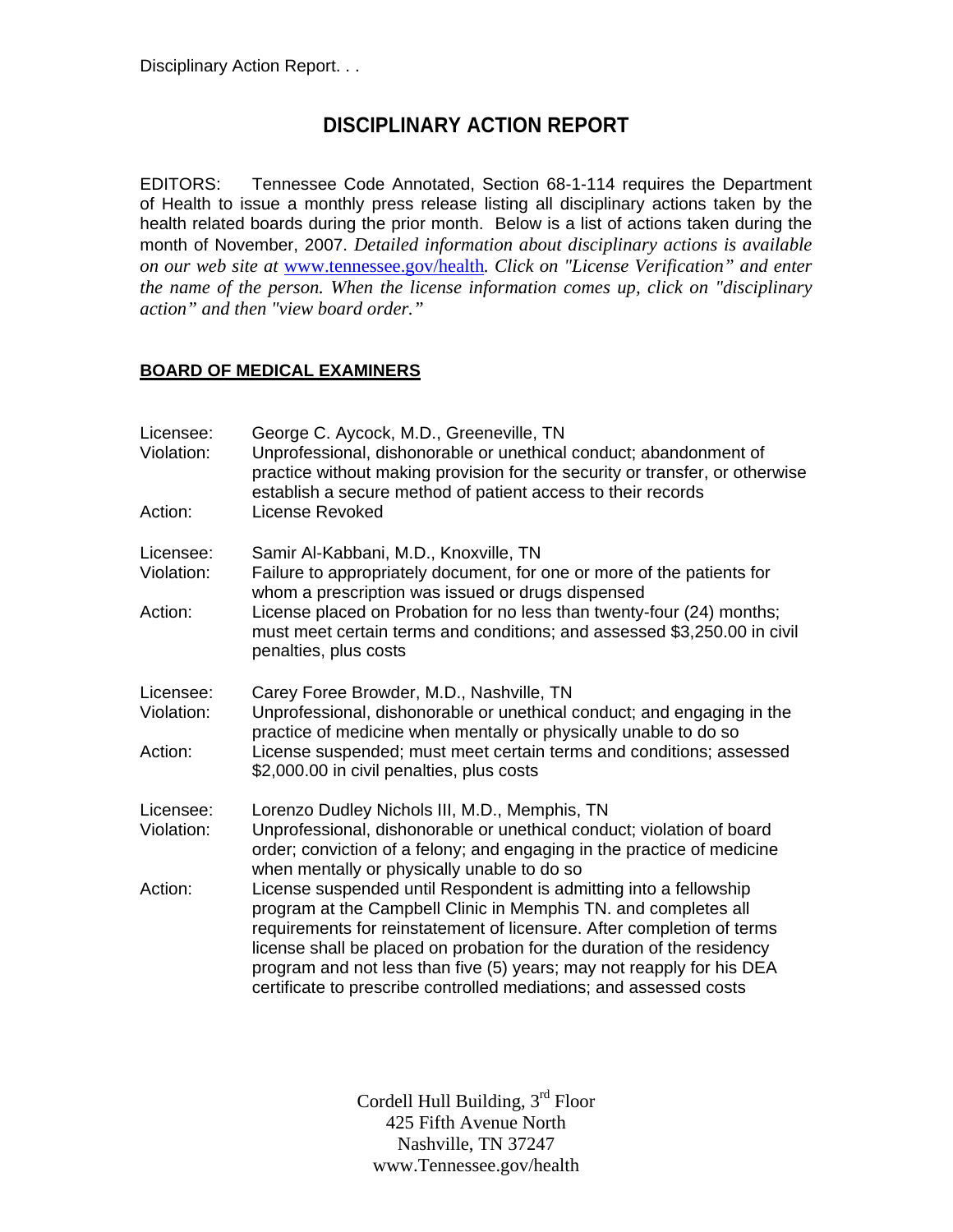## **BOARD OF EXAMINERS FOR NURSING HOME ADMINISTRATORS**

- Licensee: Debbie Joyce Powell, N.H.A., Morristown, TN
- Violation: Unfit or incompetent by reasons of negligence, habits, or other causes; denial of licensure application by any other state or discipline of licensure in any other state; and making false statements or representations in obtaining a license to practice nursing home administration Action: License Reprimanded; assessed case costs

### **BOARD OF PHARMACY**

| Licensee:  | Thurston Moore, DPH, LaVergne, TN                              |
|------------|----------------------------------------------------------------|
| Violation: | Violated term of probation                                     |
| Action:    | License surrendered                                            |
| Licensee:  | Kelly M. Slaven, RT, Portland, TN                              |
| Violation: | Theft and diversion of controlled substances from the pharmacy |
| Action:    | Revocation of registration                                     |

## **COMMITTEE ON PHYSICIAN ASSISTANTS**

- Licensee: Stephen Mark Bateman, P.A., Kingsport, TN Violation: Unprofessional, dishonorable or unethical conduct; habitual intoxication or personal misuse of drugs or the use of intoxicating liquors, narcotics, controlled substances or other drugs or stimulants in such a manner as to adversely affect the person's ability to practice as a physician assistant; and dispensing, prescribing, or otherwise distributing any controlled substance to any person in violation of any law of the state or of the United States of America or any rule of the Board or Committee Action: License placed on Probation for a period not less than three (3) years; must meet certain terms and conditions; and assessed costs
- Licensee: Randall K. Dixon, P.A., Erwin, TN Violation: Unprofessional, dishonorable or unethical conduct; violation or attempted violation of, or conspiring to violate, any provision of the Physician Assistants Act or any lawful order of the Committee and Board issued pursuant thereto, or any criminal statute of the State of Tennessee; making false statements or representations, being guilty of fraud or deceit in obtaining admission to practice, or being guilty of fraud or deceit in the practice as a physician assistant; making or signing in one's professional capacity any certificate that is known to be false at the time one makes or signs such certificate; dispensing, prescribing, or otherwise distributing any controlled substance or any other drug not in the course of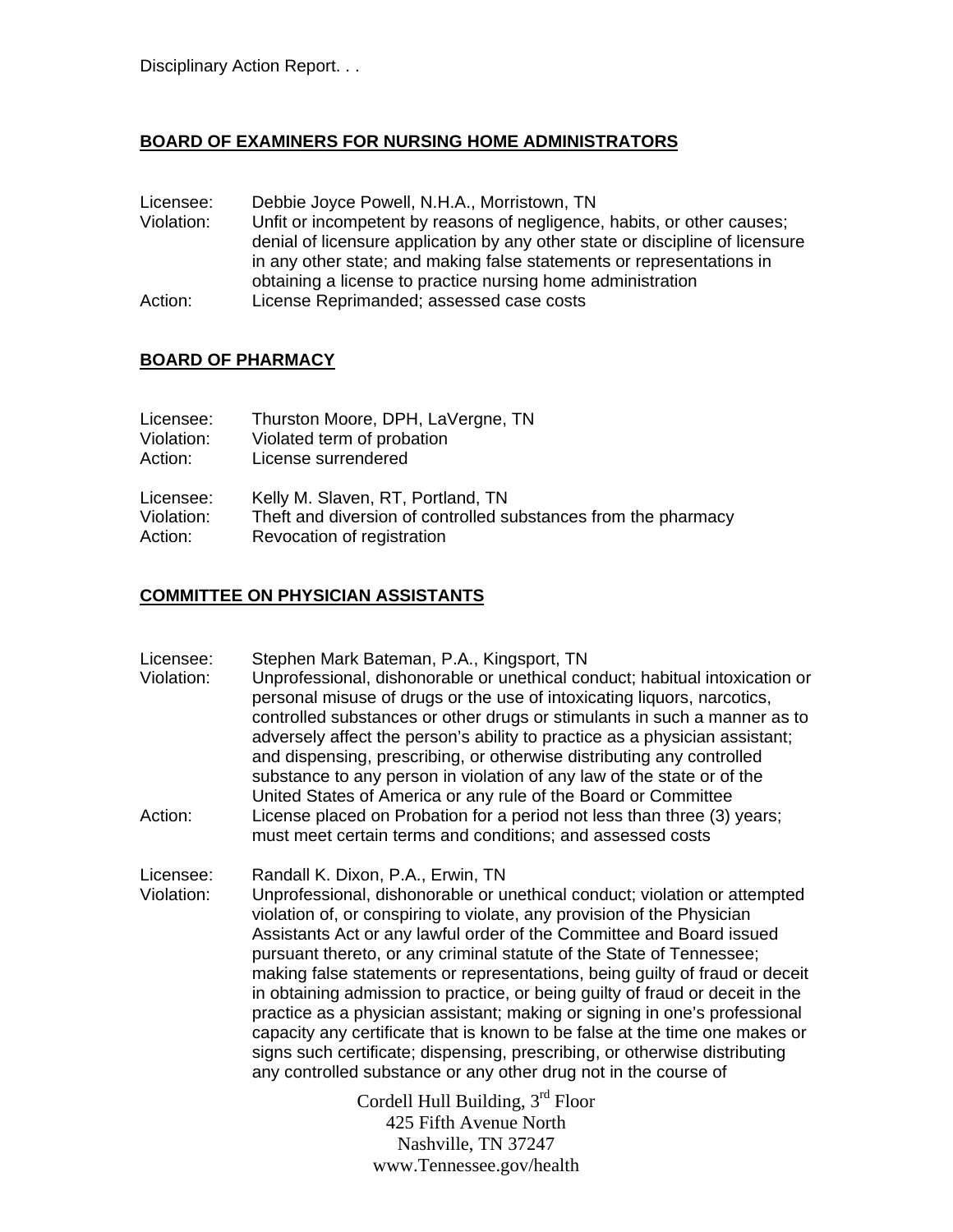Disciplinary Action Report. . .

| Action:                 | professional practice, or not in good faith to relieve pain and suffering, or<br>not to cure an ailment, physical infirmity or disease; and dispensing,<br>prescribing, or otherwise distributing any controlled substance to any<br>person in violation of any law of the state or of the United States of<br>America or any rule of the Board or Committee<br>License Suspended for a period of not less than six (6) months; must<br>meet certain terms and conditions; and assessed \$2,000.00 in civil<br>penalties, plus costs                                                                                                                                                                                                   |
|-------------------------|----------------------------------------------------------------------------------------------------------------------------------------------------------------------------------------------------------------------------------------------------------------------------------------------------------------------------------------------------------------------------------------------------------------------------------------------------------------------------------------------------------------------------------------------------------------------------------------------------------------------------------------------------------------------------------------------------------------------------------------|
| Licensee:<br>Violation: | Anthony D. Loope, P.A., New Tazewell, TN<br>Unprofessional, dishonorable or unethical conduct; making or signing in<br>one's professional capacity any certificate that is known to be false at the<br>time one makes or signs such certificate; dispensing, prescribing, or<br>otherwise distributing any controlled substance or any other drug not in<br>the course of professional practice, or not in good faith to relieve pain and<br>suffering, or not to cure an ailment, physical infirmity or disease; and<br>dispensing, prescribing, or otherwise distributing any controlled substance<br>to any person in violation of any law of the state or of the United States of<br>America or any rule of the Board or Committee |
| Action:                 | License placed on probation for a period of not less than four (4) years;<br>must meet certain terms and conditions; and assessed \$11,300.00 in civil<br>penalties, plus costs                                                                                                                                                                                                                                                                                                                                                                                                                                                                                                                                                        |

#### **BOARD OF VETERINARY MEDICAL EXAMINERS**

Licensee: William E. Baber, D.V.M., Gallatin, TN Violation: Gross malpractice or a pattern of continued or repeated malpractice, ignorance, negligence, incompetence and dishonesty in the course in practicing veterinary medicine; and failure to euthanize animals in accordance with the Non-Livestock Humane Animal Death Act pursuant to T.C.A. § 44-17-303 Action: Summary Suspension of license

## **ABUSE REGISTRY PLACEMENTS**

- Individual: Michael Ward Abuse: Neglect Action: Placed on Abuse Register
- Individual: Angela Morgan Abuse: Neglect Action: Placed on Abuse Register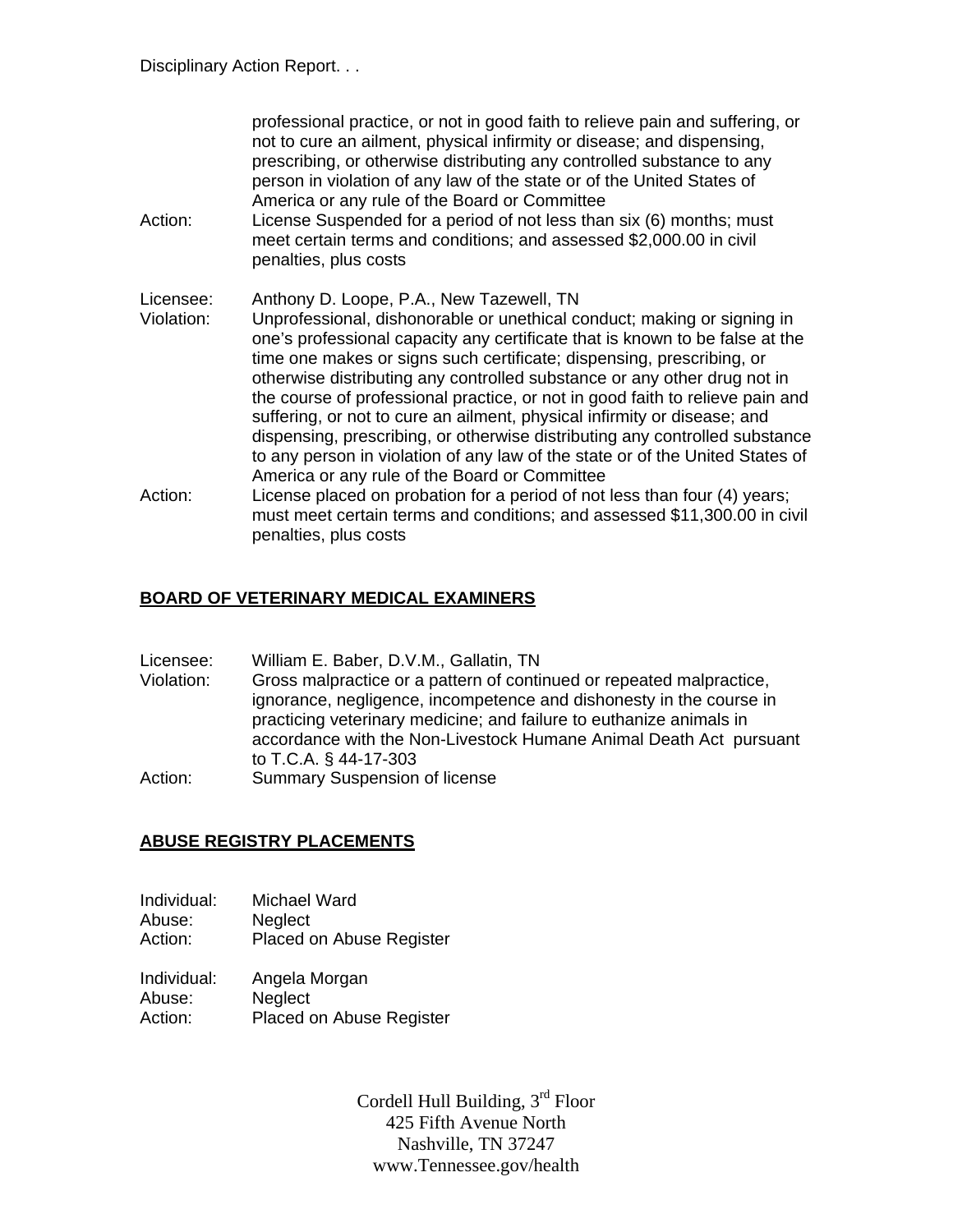Disciplinary Action Report. . .

| Individual: | <b>Shavar Maurice Young</b> |
|-------------|-----------------------------|
| Abuse:      | Physical                    |
| Action:     | Placed on Abuse Register    |
| Individual: | <b>Darnell Ford</b>         |
| Abuse:      | Physical                    |
| Action:     | Placed on Abuse Register    |
| Individual: | Randy Lee Pitt              |
| Abuse:      | Misappropriation            |
| Action:     | Placed on Abuse Register    |
| Individual: | <b>Chassie Hanlin</b>       |
| Abuse:      | Misappropriation            |
| Action:     | Placed on Abuse Register    |
| Individual: | Joi Jenkins                 |
| Abuse:      | Neglect                     |
| Action:     | Placed on Abuse Register    |
| Individual: | <b>Sarah Austin</b>         |
| Abuse:      | Misappropriation/Neglect    |
| Action:     | Placed on Abuse Register    |
| Individual: | <b>Devonne Wetsell</b>      |
| Abuse:      | <b>Emotional/Neglect</b>    |
| Action:     | Placed on Abuse Register    |
| Individual: | <b>Richard McGee</b>        |
| Abuse:      | Misappropriation            |
| Action:     | Placed on Abuse Register    |
| Individual: | <b>Marvin Strickland</b>    |
| Abuse:      | Physical/Emotional          |
| Action:     | Placed on Abuse Register    |
| Individual: | Sandra Tindall              |
| Abuse:      | Misappropriation            |
| Action:     | Placed on Abuse Register    |
| Individual: | <b>William Eric Miller</b>  |
| Abuse:      | Misappropriation            |
| Action:     | Placed on Abuse Register    |
| Individual: | <b>Jackie Allen</b>         |
| Abuse:      | Physical/Verbal             |
| Action:     | Placed on Abuse Register    |
|             |                             |